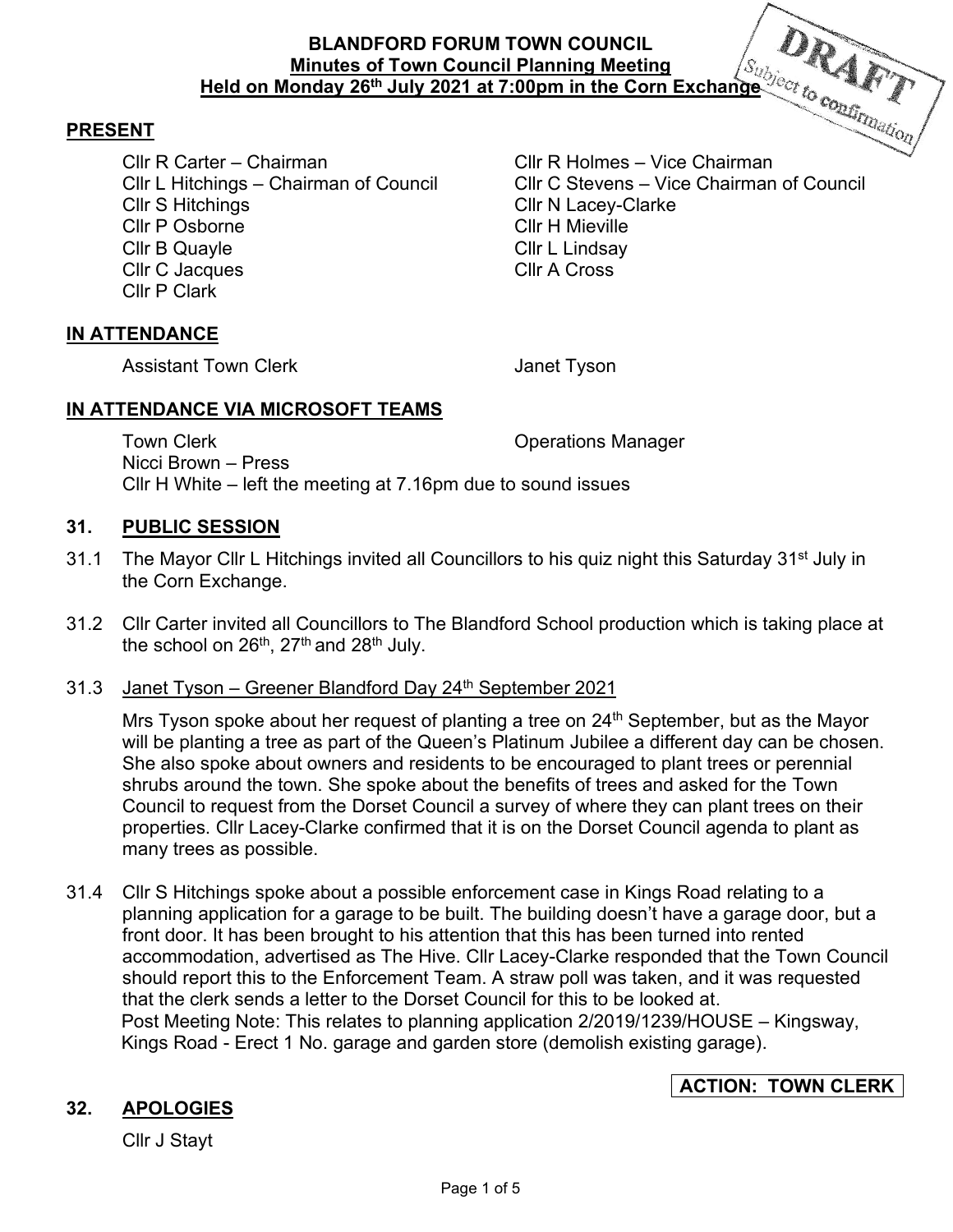## **33. TO RECEIVE ANY DECLARATIONS OF INTEREST AND REQUESTS FOR DISPENSATION**

Cllr Clark declared an interest in agenda items 5.2 and 5.3 as he owns a property in the same building. He will leave the room during discussion and voting.

## **34. MINUTES OF THE MEETING HELD ON MONDAY 28TH JUNE 2021**

It was PROPOSED by Cllr L Hitchings, SECONDED by Cllr Cross and AGREED unanimously that the Minutes be APPROVED and SIGNED.

### **35. APPENDIX A – NEW PLANNING APPLICATIONS**

The paper was noted (see Appendix A).

35.1 P/HOU/2021/01178-  $25<sup>th</sup>$  June 2021 – Mr P Bailey – 13 Hilcot Way – Erection of UPVC conservatory

It was PROPOSED by Cllr Lacey-Clarke, SECONDED by Cllr Cross and AGREED unanimously that

### **The Town Council has no objections to the application as there is no impact on neighbouring amenities.**

**ACTION: TOWN CLERK** 

The Chairman decided to take agenda items 5.2 and 5.3 together.

Cllr Clark left the meeting at 7.25pm.

35.2 P/FUL/2021/01145 and P/LBC/2021/01146  $-6<sup>th</sup>$  July 2021  $-$  Trustees of JRF Crouch Will Trust – 13-15 Market Place – Change of use of part of consented dwelling to commercial unit. Amend consented residential unit in the left hand flat above bakery & other associated works

It was PROPOSED by Cllr Carter, SECONDED by Cllr Holmes and AGREED (12 in favour, 1 non-vote) that

**The Town Council has no objections to the application as this will preserve the building as well as enhance the conservation area. Furthermore, there is no impact on the visuality of the building.** 

**ACTION: TOWN CLERK** 

Cllr Clark returned to the meeting at 7.28pm.

35.3 P/FUL/2021/01337–8<sup>th</sup> July 2021 – Dorset Healthcare University NHS Foundation Trust – Blandford Hospital Milldown Road – Replacement of windows

It was PROPOSED by Cllr L Hitchings, SECONDED by Cllr Lacey-Clarke and AGREED unanimously that

**The Town Council has no objections to the application as it is retaining the same number of windows as existing.** 

**ACTION: TOWN CLERK**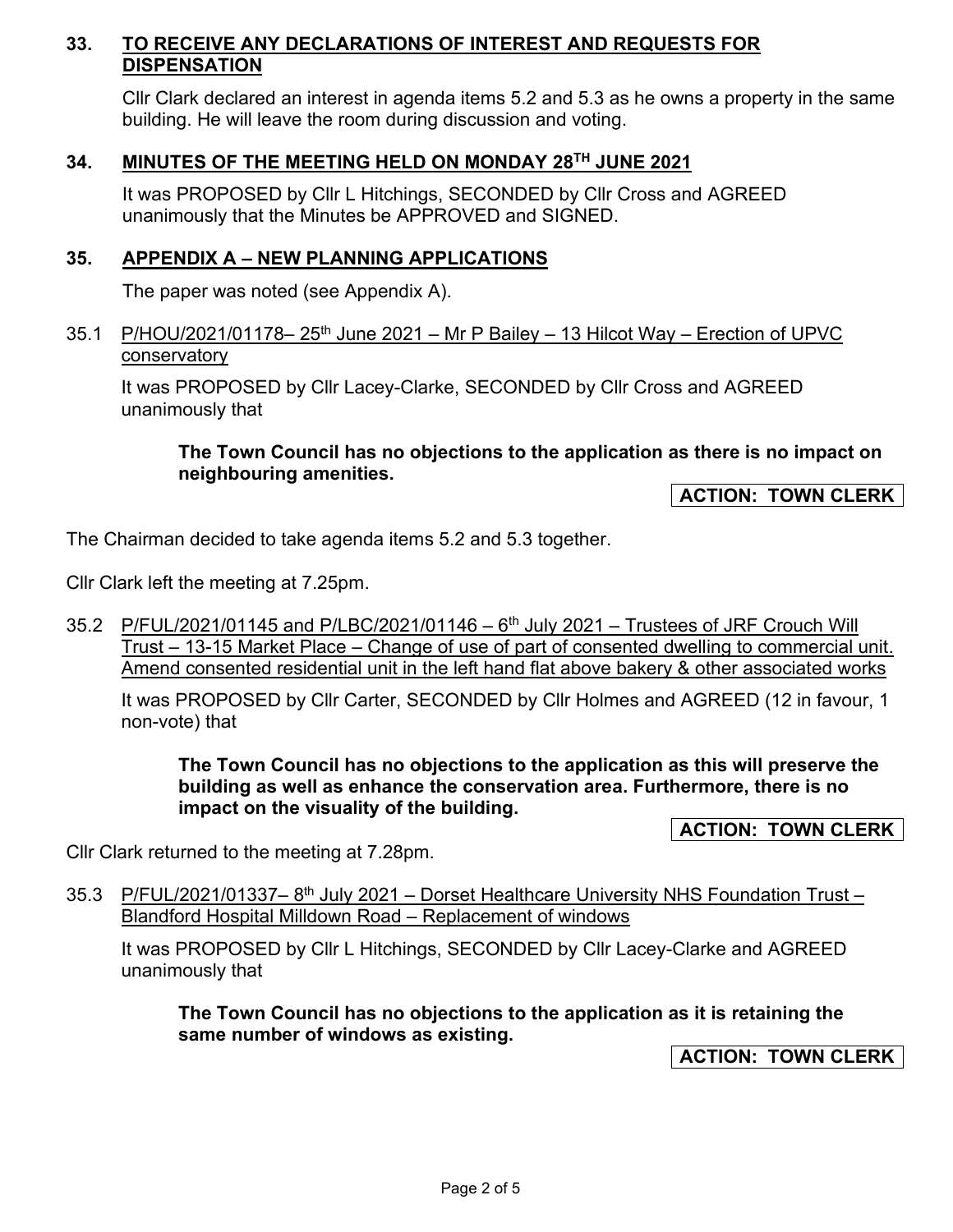# **35. APPENDIX A – NEW PLANNING APPLICATIONS (Cont.)**

35.4 P/OUT/2021/01467 –  $8<sup>th</sup>$  July 2021 – CR Aquisitions Ltd – Wilchurch Wimborne Road Demolish existing garage, sever plot & develop land by the erection of 5 No. dwellings. (Outline application to determine access, appearance, layout and scale)

> It was PROPOSED by Cllr Carter, SECONDED by Cllr Lacey Clarke but **NOT AGREED** (5 in favour, 7 against, 1 abstention) that The Town Council has no objections to the application, and accepts it conditionally on the grounds that the planning officer is satisfied that the scale, mass and number is not an overdevelopment of the site, and :-

• that each new building has sufficient space amenity; in accordance with NDDC LP 2016 Policy 24 (design) policies 10.57; 10.59 and Policy 25 10.13; 10.74; 10.75; 10.76 and 10.77

• that the new buildings will not be visually intrusive in the prominent position proposed, especially from the AONB to the north

• that the proposals include the planting of semi - mature trees along the northern (Wimborne Road) boundary to soften the environmental impact and replace the important trees cut down during ground clearance.

• that the proposed entry and exit to the Wimborne Road is viable, sustainable and safe and that the daily vehicle movements are considered in the safe and viable use of the much-needed layby

It was then PROPOSED by Cllr Holmes, SECONDED by Cllr Mieville and AGREED (7 in favour, 2 against, 4 abstentions) that

**The Town Council objects to the application due to overdevelopment and access issues as well as impact on residents from Wimborne Road through to Stour Road, who use the layby as a rear access. Councillors fear the effect on the visual impact of the area and on any local trees.** 

**ACTION: TOWN CLERK** 

35.6 P/FUL/2021/01077 - 19<sup>th</sup> July 2021 - Corporate Real Estate - 17 Market Place - Installation of 1 no. CCTV camera

It was PROPOSED by Cllr Holmes, SECONDED by Cllr L Hitchings and AGREED (12 in favour, 1 against) that

**The Town Council has no objections to the application as there is no significant harm to the conservation area and it will provide additional CCTV coverage to the town.** 

**ACTION: TOWN CLERK** 

### **36. APPENDIX B – DORSET COUNCIL DECISIONS ON PLANNING APPLICATIONS AND APPLICATIONS AWAITING DECISIONS**

The paper was displayed.

## **37. SITE VISITS/DORSET COUNCIL PLANNING MEETINGS**

The Assistant Town Clerk reported that the next Northern Area Planning Meeting is scheduled for 29<sup>th</sup> July but no items pertaining to Blandford Forum are on the agenda.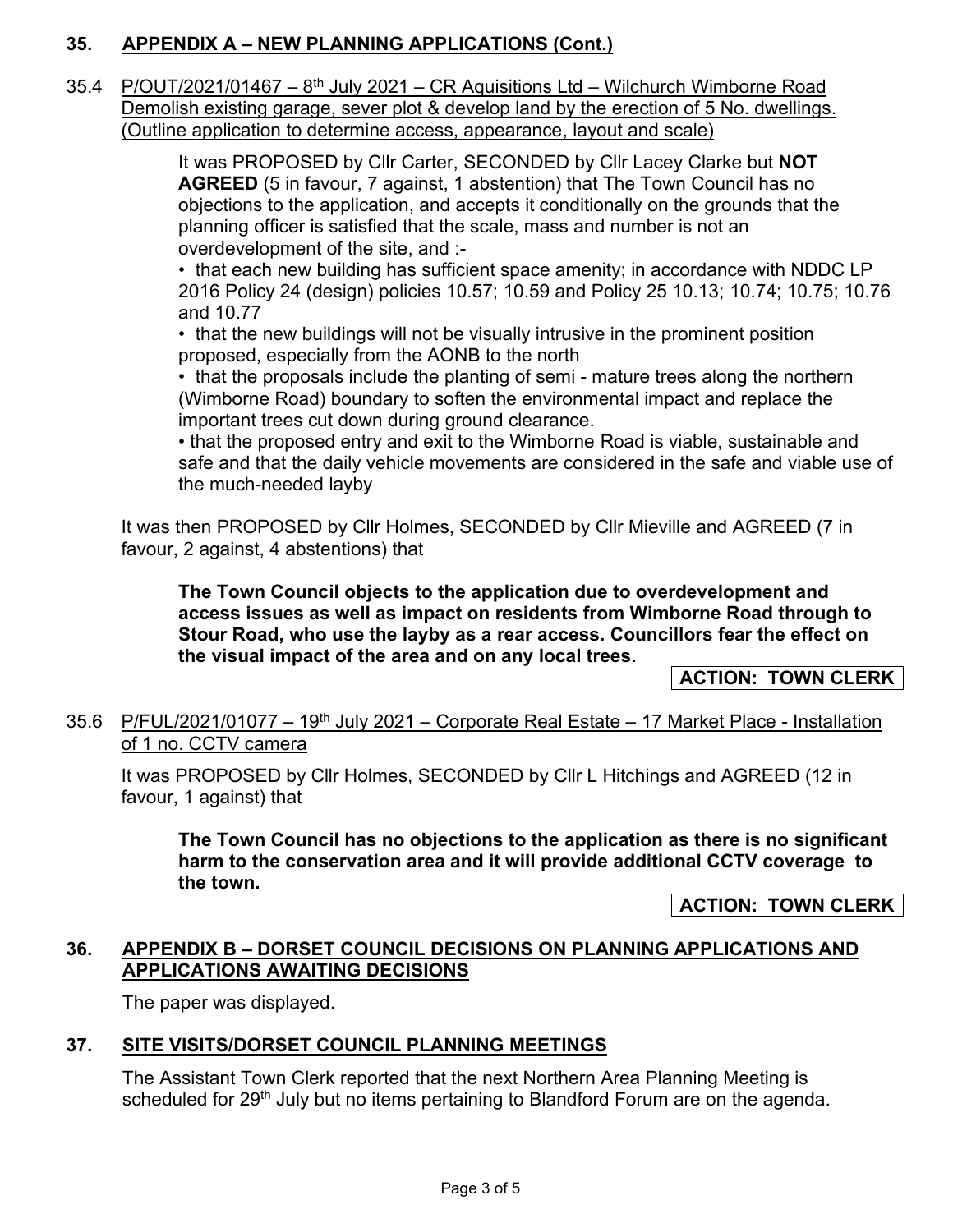## **38. CLERK'S REPORT AND CORRESPONDENCE**

The paper was noted (see Appendix C).

- 38.1 Tin Pot Lane Cycleway The first phase of improvement works on Milldown Road, Blandford to provide a safe and convenient walking & cycling route linking Milldown CE Academy and residences off Shaftesbury Road is starting on 26<sup>th</sup> July. It will take four to six weeks and the work will be carried out Monday to Friday 7.30am to 4.30pm.
- 38.2 Wimborne St Giles Neighbourhood Area On 15<sup>th</sup> July 2021, the Wimborne St Giles Neighbourhood Area was formally designated. The Wimborne St Giles Neighbourhood Area was proposed by Knowlton Parish Council and includes small areas of two other neighbouring parishes (Cranborne and Edmondsham Parish Council and Vale of Allen Parish Council). At the Planning Committee meeting in April Councillors noted the request and had no objections.
- 38.3 Public Convenience Relief The Town Council has received confirmation that legislation passed to award the Public Convenience Relief dated back to 1<sup>st</sup> April 2020. The Town Council has received credit bills relating to the premises in West Street and the Tabernacle.
- 38.4 Vodafone GigaCube Having won the contract as a service delivery centre for the Census 2021, the Town Council was asked if we would like to be a trial centre for a Vodafone GigaCube. This is a mobile internet modem with unlimited data for 12 months. The Town Council must complete two surveys during that period to help them assess the usage. As indoor market stallholders struggle with internet signal it will be trialled there first and then we will trial other venues/areas.
- 38.5 Railway Arches Blandford Town Museum are putting on a performance of "The Elves and the Shoemaker" at the Railway Arches on Saturday  $7<sup>th</sup>$  August at 3pm. A risk assessment has been requested including a Covid risk assessment.

## **39. TO CONSIDER EXPENDITURE APPROVAL FOR REPLACEMENT PLAY EQUIPMENT AT LARKSMEAD**

The paper was noted (see Appendix D).

It was PROPOSED by Cllr Lindsay, SECONDED by Cllr Clark and AGREED (10 in favour, 3 against) that

**The Town Council approves expenditure of £11,310.30 + VAT and selects equipment A to replace the multi-play unit at Larksmead using funds from the Larksmead Play Equipment Standard Asset Replacement Accruals (Expenditure Authority: Localism Act 2011 s1-8).** 

**ACTION: TOWN CLERK** 

It was PROPOSED by Cllr L Hitchings, SECONDED by Cllr Lindsay and AGREED (10 in favour, 2 against, 1 abstention) that

**The Town Council approves expenditure of £4,465.00 + VAT from General Reserves along with the new location (at the end of the outdoor fitness equipment along Preetz Way) for the table tennis table, with 20% of the cost being claimed back from the grant funding (Expenditure Authority: Localism Act 2011 s1-8).**